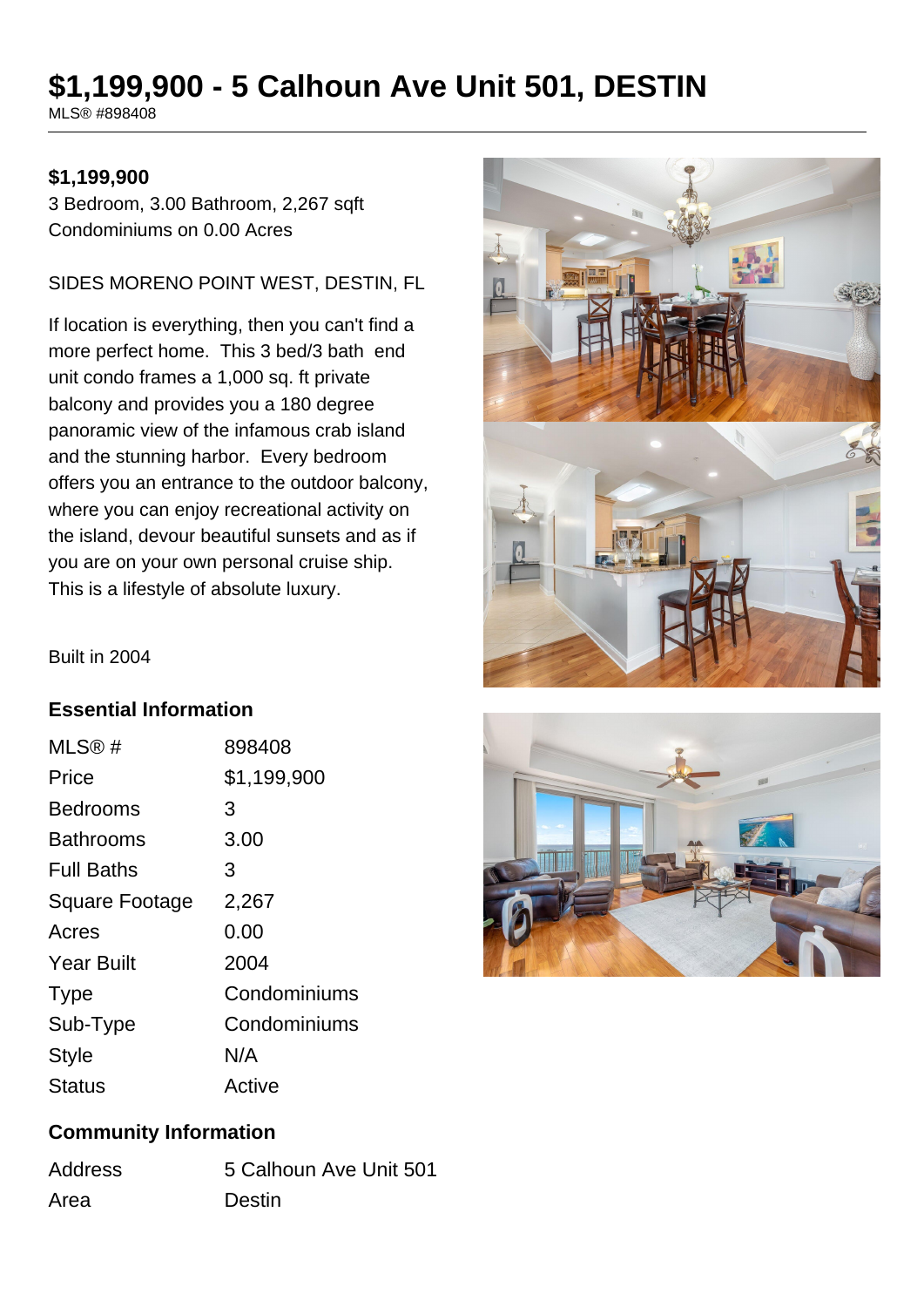| Subdivision                   | <b>SIDES MORENO POINT WEST</b>                                                                                                                                                          |
|-------------------------------|-----------------------------------------------------------------------------------------------------------------------------------------------------------------------------------------|
| City                          | <b>DESTIN</b>                                                                                                                                                                           |
| County                        | <b>OKALOOSA</b>                                                                                                                                                                         |
| <b>State</b>                  | FL                                                                                                                                                                                      |
| Zip Code                      | 32541                                                                                                                                                                                   |
| <b>Amenities</b>              |                                                                                                                                                                                         |
| Amenities                     | Pit/Grill, Boat Launch, Community Room, Fishing,<br>BBQ<br>Gated<br>Community, Minimum Rental Prd, Pavillion/Gazebo, Pets Allowed,<br>Picnic Area, Pool, TV Cable Available, Waterfront |
| <b>Utilities</b>              | Public Sewer Available, Public Water Available, TV Cable Available                                                                                                                      |
| <b>Parking Spaces</b>         | 1                                                                                                                                                                                       |
| Parking                       | Deeded, Garage: Attached, Guest                                                                                                                                                         |
| # of Garages                  | 1                                                                                                                                                                                       |
| <b>Is Waterfront</b>          | Yes                                                                                                                                                                                     |
| Waterfront                    | BAY, Gulf/Pass, Unit Waterfront                                                                                                                                                         |
| <b>Water View</b>             | BAY, Harbor                                                                                                                                                                             |
| Has Pool                      | Yes                                                                                                                                                                                     |
| Pool                          | Pool - In-Ground, Community                                                                                                                                                             |
| <b>Interior</b>               |                                                                                                                                                                                         |
| <b>Interior Features</b>      | Floor Hardwood, Floor Tile, Floor WW Carpet, Newly Painted,<br><b>Washer/Dryer Hookup</b>                                                                                               |
| Appliances                    | Dishwasher, Disposal, Dryer, Microwave, Oven Double, Refrigerator,<br>Refrigerator W/Ice Maker, Smooth Stovetop Rnge, Stove/Oven Electric,<br>Washer                                    |
| <b>Exterior</b>               |                                                                                                                                                                                         |
| <b>Exterior</b>               | <b>Block, Concrete, Siding Stucco</b>                                                                                                                                                   |
| <b>Exterior Features</b>      | Balcony, BBQ Pit/Grill, Pavillion/Gazebo, Pool - In-Ground                                                                                                                              |
| <b>Windows</b>                | <b>Tinted Windows</b>                                                                                                                                                                   |
| Roof                          | <b>Block</b>                                                                                                                                                                            |
| <b>School Information</b>     |                                                                                                                                                                                         |
| Elementary                    | <b>DESTIN</b>                                                                                                                                                                           |
| Middle                        | <b>DESTIN</b>                                                                                                                                                                           |
| High                          | Destin                                                                                                                                                                                  |
| <b>Additional Information</b> |                                                                                                                                                                                         |

HOA Fees 875.00